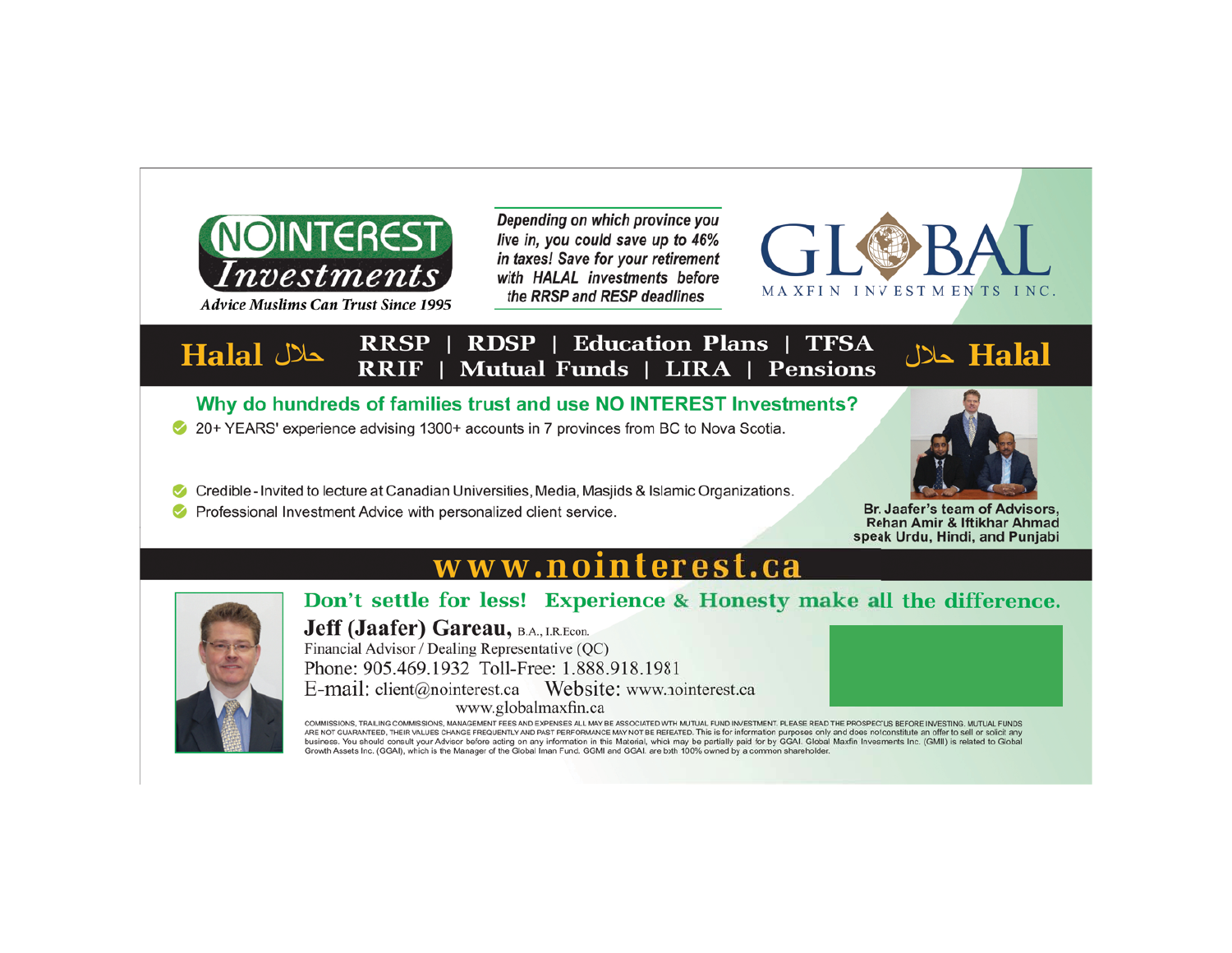# WHAT IS SHARI'AH - COMPLIANT INVESTING?

- Shari'ah is the dynamic body of Islamic religious law.

- Shari'ah compliánt investmént funds are gõverned by the principles of Shari'ah law as sanctioned by a Shari'ah Supervisory Board and continuously monitored by a designated
- Shari'ah Advisor or Auditor. - To ensure Shari'ah-compliance, investment opportunities are put through social and financial screens.



## **COMPANY ELIGIBILITY**

To determine their eligibility, companies are screened to ensure that each meets the standards set out by the Shari'ah Supervisory<br>Board. A company must meet Shari'ah requirements for acceptable products, business activiti and expenses.

## **SCREENS FOR ACCEPTABLE BUSINESS ACTIVITIES**

If a company primarily deals in the products listed below, they are NOT considered potential investments under Shari'ah law. Any firm<br>falling into this category is eliminated from the eligible list.

- 
- -
- Theorion<br>■ Tobacco △ Weapons and defense
- 
- 
- 
- Alcohol Conventional financial services (banking, insurance, etc.)<br>● Tobacco Weapons and defense<br>● Pork-related products Entertainment (hotels, casinos/gambling, cinema, porno • iddacco<br>• Pork-related products • • Entertainment (hotels, casinos/gambling, cinema, pornography, music, etc.)

During the screening process, each company is examined based on how it earns revenue. The sectors listed below are considered inappropriate for Islamic investment purposes and companies in those sectors are EXCLUDED from the list.

- **O** Defense
- **O** Brewers
- **•** Distillers & Vintners
- Food Products
- Recreational Products
- $\bullet$  Tobacco
- **Consumer Finance**
- **Specialty Finance**
- Restaurants & Bars
- Banks
- **•** Full Line Insurance
- Insurance Brokers
- **Property & Casualty Insurance**
- $\bullet$  Reinsurance
- **lacks** Life Insurance
- **Real Estate Dev. And Holding**

#### ● Food Retailers & Wholesalers **• Broadcasting & Entertainment**

- $\bullet$  Media Agencies
- $\bullet$  Gambling
- $\bullet$  Hotels
- **Recreational Services**
- **Investment Services**
- **Mortgage Finance**

After the business activity screening is completed, companies are then evaluated according to several financial ratio filters. These filters are based on criteria set by the Shari`ah Supervisory Board. This screen removes companies with unacceptable levels of debts or impure interest income.

All of the following ratios must be less than 33%:

**SCREENS FOR ACCEPTABLE FINANCIAL RATIOS**

- l Total debt divided by trailing 12-month average market capitalization
- l The sum of a company's cash and interest-bearing securities divided by trailing 12-month average market capitalization
- l Accounts receivables divided by trailing 12-month average market capitalization

If a company passes both screens then they are considered as possible investments for the Fund. Each potential investment is also further scrutinized by the Portfolio Advisor for investment quality and potential.

## **ON-GOING REVIEW**

The list of eligible companies is reviewed quarterly to ensure continued adherence to the established criteria. Liquidity is an additional criterion for inclusion. The list of eligible companies include only actively traded stocks that are easily accessible to investors. The very smallest and most thinly traded stocks are excluded.





Jeff (Jaafer) Gareau, B.A., I.R. Econ. **Financial Advisor** 905-469-1932 nointerest.ca

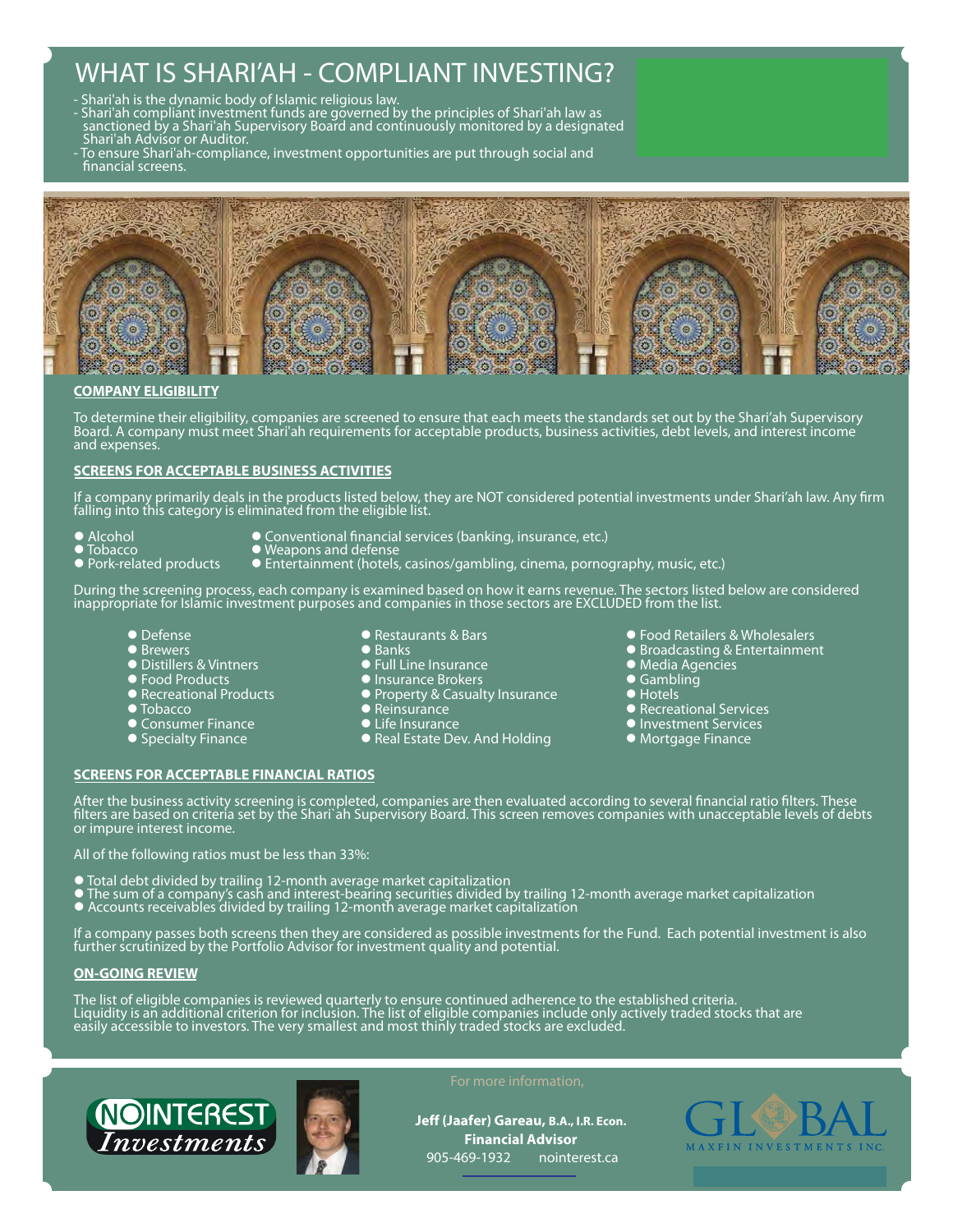## Biography - Jeff (Jaafer) Gareau - (abbreviated)

# www.nointerest.ca

In addition to over 20 years in Investment Advisory/Management as a Financial Advisor/Dealing Representative (registered in 7 provinces from N. Scotia to B.C. with hundreds of accounts), Jeff (Jaafer) Gareau is or has been very active with many Corporations, Registered Charities, and non-profit organizations in Executive/Officer positions. He graduated from the University of Toronto having studied Economics, Industrial Relations (Organizational Mgt.), and Sociology. He has been interviewed in the media on Islamic Investment and Finance including ROBTV (BNN), Toronto Star, Globe & Mail, various magazines, and has lectured at many universities including the Rotman MBA Program at the U. of T., Ryerson Business School, Trent University and over 100+ educational seminars across the country in more than 5 provinces.

A testament of his accomplishments is that Jeff has been nominated for the Town of Oakville's prestigious Community Spirit Awards for Individual Volunteer of the Year in three consecutive years (Recipient in 2005). Here are some of the positions he holds or has held in the past:

- Founder, former President, and majority owner of T.Y. Financial Group, registered Mortgage Broker (FSCO-Ontario 2006-09, Dormant 2015);
- #1 Advisor in Canada's largest publicly distributed Islamic Mutual Fund, the Global Iman Fund since inception in 2009;
- #1 Advisor in Dynamic SAMI Fund (2000-2006) as well as the FrontierAlt Oasis Funds (2006-2009), and  $\bullet$
- Casvin Industries (Casvin Fluid Systems), Brampton/Mississauga/ Etobicoke. Director Corporate decision making relating to North American  $\bullet$ operations in Sales, Consulting, and Engineering divisions (March 2001 to March 2005 for two 2-year terms);

### **Executive or Committee positions (current and past)**

- Current Chair -> Founding Treasurer of the Muslim Children's Aid and Support Services, a registered charitable Toronto-based Social Services organization (since 2004). Has served as Acting CHAIR and was responsible for the initial incorporation of the not-for-profit organization;
- MYSL -> Started Aug. 2004. Retired as Exec. V.P. April 2015. Previous duties included many concurrent positions: League Head Coach, Executive, Head Coach and Convener of multiple divisions in House Leage and All-Star -> U4 Co-ed through to Boys U15; Boys Head Coach OSC 2007-2008
- Former Director of MADD Halton/Peel Region (Mothers Against Drunk Driving) -> Served as President from 2003-2005;
- Founding member of Al-Falah Centre and Al-Falah Private School in various key fundraising (annually since 1998) and other Advisory positions;
- Active member of ICNA CANADA since 1994 in various past executive roles in the Halton/Peel Region Office: Secretary, Assistant Secretary, Director of Communications and Public Relations, Conference Marketing Manager, Community Outreach Co-ordinator for high schools, ICNA Relief, etc.;
- Director, Oakville Chamber of Commerce, served a 3-year term -> Advocacy Committee member and lead Director for the OCC Charity Dragon  $\blacksquare$ Boat (3 years) raising money each year for the Halton's Children's Aid and Halton Big Brothers & Sisters;
- Past President and Director of ISSRA. The Islamic Social Services and Resource Association was founded by Dr. Abdullah Hakim Quick 15 years ago and is a registered charity based in Toronto with affiliations with the City of Toronto and the United Way;
- Former member of the Mayor's Special Committee Against Drunk Driving (Town of Oakville) Member of Annual Essay Contest Panel;
- Town of Oakville's Parks and Recreation Advisory Committee; Served as Chair for a one-year term and two terms as Vice-Chair. Member of the  $\blacksquare$ Parks and Trails sub-committee (Also a casual volunteer planting trees with Evergreen and Groundbreakers in different areas of Oakville);
- Appointed member Halton Region Bronte Heritage Waterfront Park Community Liaison Committee (3 years);
- Member of the Oakville Unit Council of the Canadian Cancer Society, one of the highest fundraising units per capita in Canada since 2007;
- Former Chair of the Halton Easter Seals District Council as well as a former member of the Mississauga Safe Driving Committee and one of the founding members of the Brampton Safe City Committee;
- Chair, Media Relations and Community Development -> Rick Hansen Wheels in Motion (Oakville) for 4 consecutive terms until 2009 & many  $\bullet$ years of volunteering and supporting the Ontario March of Dimes;
- Served two years on a Federal Immigration and Citizenship Committee for the Halton Riding M.P.;
- Founding Executive Member of a political Riding Association and served as the V.P. Treasurer and V.P. Membership at the Federal level;
- Director, Provincial Riding Association, which assisted its candidate in becoming elected as M.P.P. and maintaining the seat over two elections including a Cabinet position; Past Director for Oakville Minor Baseball Association as well as Sport Oakville (Former Oakville Sports Council)
- Participated on many multicultural/inter-faith & diversity boards and focus groups, including Community Development Halton's Diversity Breakfast Series, churches, temples, and mosques; Special Services Certificate Award Winner for 100+ volunteer hours helping the blind & disabled (U. of T.)
- Co-Producer of an inter-faith TV Series pilot program that was accepted by CTS (Christian Television Network);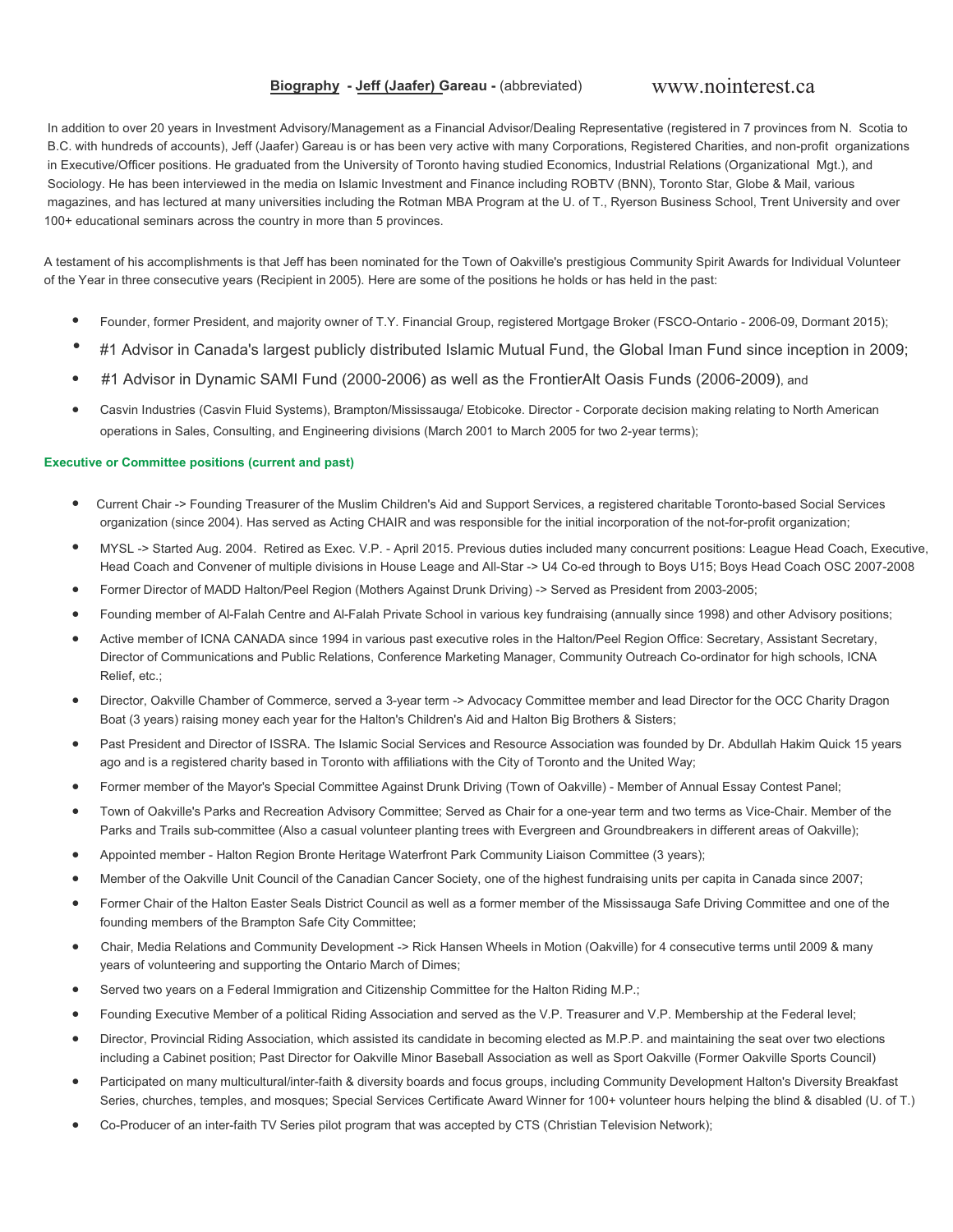# **Testimonials from Clients and Community Leaders**

"I've known Mr. Jaafer Syed Gareau since 2006 and honestly it's been one of my best relationships. I have seen nothing but sincerity and professionalism for his services as well as his commitment to our community. After my move from the United States to Canada in 2001, I needed a Financial Advisor I could trust to guide me in investing in 100% halal investment securities. Mr. Gareau just exceeded my expectations and I am glad that the media and dozens of masjids over the years have been inviting him to speak on Islamic Investments  $\&$  Finance to get the message out about riba. In life, there are bad things, good things, better things, and best things; being Jaafer's client has been one of the best things I've done in my professional career and I recommend him highly."

Sheikh Riad Ouarzazi - Milton, Ontario and Dubai, U.A.E.

### "Dear Jaafer.

I hope you and your family are in the best of health and spirits. I would like take this opportunity to thank you for your efforts to educate the Muslim Community on RIBA investments and halal financing. As a guest speaker at our "WELCOME RAMADAN PROGRAM" for our congregation here in Scarborough, I found your seminar to be very informative and commend you for incorporating very creatively some interesting Dawah techniques during this Investment Seminar. This helped maintain the enthusiasm of the members enhancing their ability to stay focused while also learning how to save taxes and make investments according to Islamic guidelines.

May God reward you both in this life and in the hereafter. Ameen. Jazzak'Allah Khair."

Abdulhamid Hathiyani, B.A., M.A. (Impartial - NOT a client) Past President of NASSERPURIA MEMON JAMAT - CANADA www.nmjcanada.com

"Jeff (Jaafer) Gareau has been helping me since I started my professional career.... With the complications of Islamic Investments and Finance...being a client of Jaafer's and NO INTEREST Investments takes much of the burden away...I recommend Jaafer without hesitation."

Dr. M. Ziad Omar, BSc, DDS, MCID, FRCD(C), Adjunct Clinical Professor, University of Western Ontario, Certified Specialist in Orthodontics

"We have known Jaafer Syed Gareau for over 18 years. He has been our trusted financial advisor since our arrival in Canada and continuously helps us with Halal RRSP and RESP investments. I am very much impressed by his efforts on delivering Investment Seminars and his dawah t echniques in educating Muslim communities on Halal investment opportunities in Canada. May Allah reward him for his true efforts.

I strongly recommend fellow Canadian Muslims to take this opportunity of Halal investments Allah has granted as "NO INTEREST Investments" with Jaafer Gareau to grow our investment and get rewards both in this life and in the hereafter." **F.Azhar & Family** - Vancouver, B.C.

### Brother Jeff,

"I am happy to be your client for well over 18 years. You had promoted the Ark of Islamic Mutual Funds in the 1990's and no one seemed to care. B efore we found you, my family and my brother's family researched the whole market meeting and talking with several advisors/institutions and not one (Muslim or otherwise) knew about publicly traded liquid Islamic Investments except you. Now, every Advisor and institution is trying to jump in the Ark that you had endorsed. However, they are more profit-oriented rather than following the tenets of Islam in their professional and personal lives like you have always done.

When I refer other practicing Muslims to you, I am at ease knowing they will receive true advice that is both professional and 100% within Islamic guidelines. May God reward you and your staff at NO INTEREST Investments for all of your professional and community work with the Muslim Children's Aid, ISSRA, and so many more."

Dr. Ashraf Naim, MA, MBA, OCP, PMP, SSGB Oakville, Ontario

"I've been a client of Jeff (Jaafer) Gareau of NO INTEREST Investments for over 4 years and they have provided me with great service. I no longer have to worry about where to invest my retirement and education money. Jaafer ensures that it is done professionally and it's invested in funds that follow strict Islamic guidelines. Jaafer's regular updates and prompt responses to my questions assures me that he;s doing his job, and that's very important to me. If you're looking for financial advice, call Jaafer today."

> Mr. Y. Al-Kishawi, IT Consultant Halifax, Nova Scotia

"Finding investments that met our Faith for our retirement & education plans was hard. We found Jaafer Syed Gareau of NO INTEREST Investments, the #1 expert in Islamic & Ethical Investments. 15 years later, we're still happy clients with excellent investment returns and service."

> Anwar Naim, MBA, MCSE, OCP ING Direct Bank of Canada, IT Department

"I would like to congratulate and thank you for doing such a special job to serve and help the Muslim community for 20 years. You have helped hundreds of clients like my husband and I who want to use halal investments for their retirement plans. May Allah bless you & your family and give you prosperity in your business."

**Sharifah Dusoruth - Toronto, Ontario**